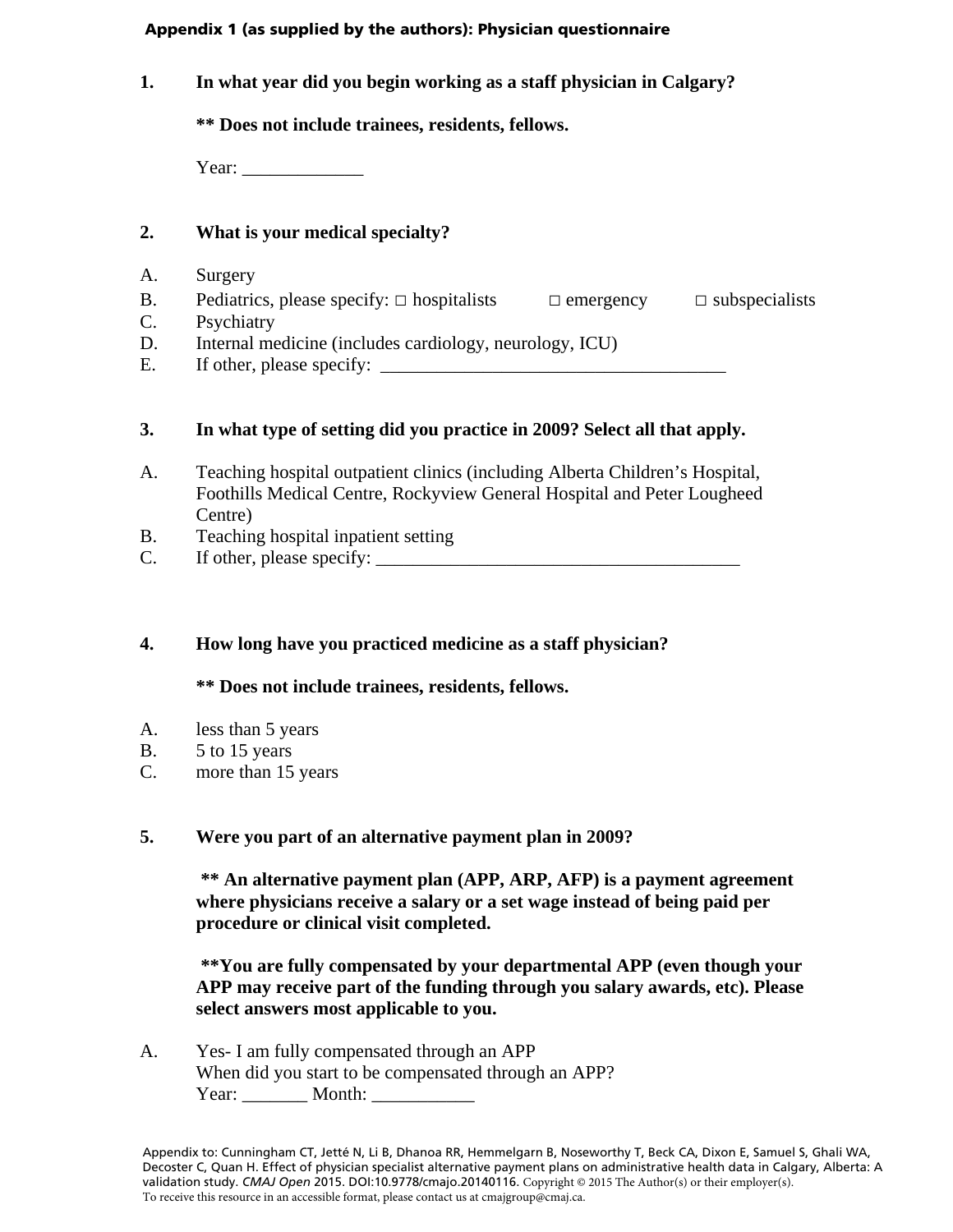- B. Yes- I am partly compensated through an APP When did you start to be partially compensated through an APP? Year: Month:
- C. No, I was compensated through fee-for-service in 2009. If so, skip to question 10.

## **6. Were you on a fee-for-service billing program prior to being on your current alternative payment plan?**

## **\*\* A fee-for-service billing program is where physicians are paid per procedure or clinical visit completed**

- A. Yes
- B. No
- C. Unsure
- D. Not applicable

## **7. Are you obligated to shadow bill under your alternative payment plan contract?**

#### **\*\* Shadow billing is billing that is done for administrative purposes rather than for physician remuneration**

- A. Yes, I am obligated
- B. Yes, it is recommended
- C. No
- D. Unsure
- **8. If your program or department has an APP, does it use any type of incentives (e.g., personal income increases tied to shadow billing) to promote the use of shadow billing under your current alternative payment plan?**
- A. Yes
- B. No
- C. Unsure
- D. Not applicable

## **9. What is your gender?**

- A. Male
- B. Female